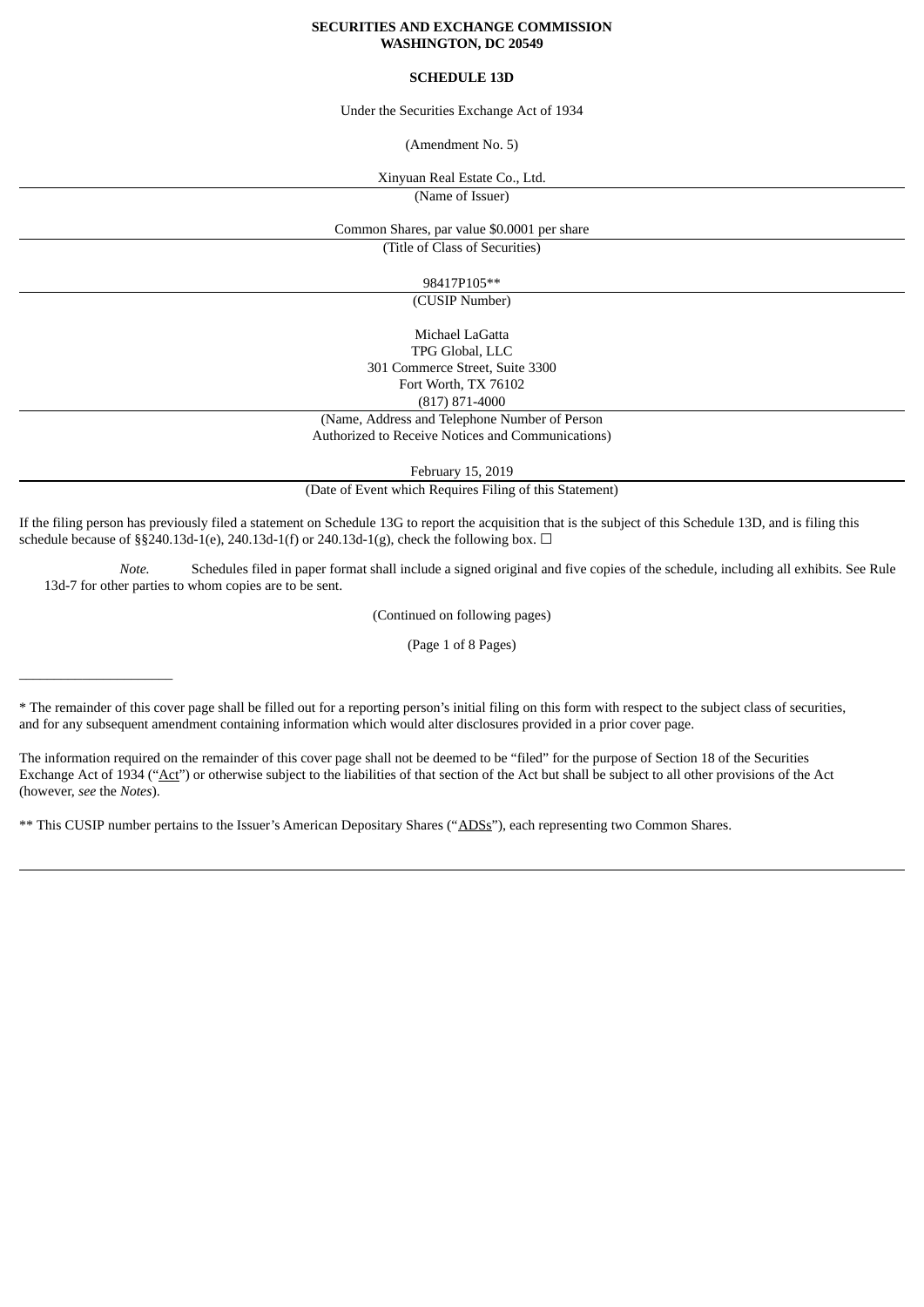| <b>CUSIP No. 98417P105</b> |  |  |  |
|----------------------------|--|--|--|
|----------------------------|--|--|--|

| $\,1\,$        | <b>NAMES OF REPORTING PERSONS</b>                                                                     |    |                                                                                     |        |
|----------------|-------------------------------------------------------------------------------------------------------|----|-------------------------------------------------------------------------------------|--------|
|                | TPG Group Holdings (SBS) Advisors, Inc.                                                               |    |                                                                                     |        |
| $\overline{2}$ | CHECK THE APPROPRIATE BOX IF A MEMBER OF A GROUP                                                      |    |                                                                                     |        |
|                | (see instructions)                                                                                    |    |                                                                                     |        |
|                | (a) $\square$                                                                                         |    |                                                                                     |        |
|                | (b)                                                                                                   |    |                                                                                     |        |
|                | $3$ SEC USE ONLY                                                                                      |    |                                                                                     |        |
|                |                                                                                                       |    |                                                                                     |        |
| $\overline{4}$ | <b>SOURCE OF FUNDS (see instructions)</b>                                                             |    |                                                                                     |        |
|                | OO (See Item 3)                                                                                       |    |                                                                                     |        |
| 5              |                                                                                                       |    | CHECK IF DISCLOSURE OF LEGAL PROCEEDINGS IS REQUIRED PURSUANT TO ITEMS 2(d) or 2(e) | $\Box$ |
|                |                                                                                                       |    |                                                                                     |        |
| $6\phantom{1}$ |                                                                                                       |    | CITIZENSHIP OR PLACE OF ORGANIZATION                                                |        |
|                | Delaware                                                                                              |    |                                                                                     |        |
|                |                                                                                                       | 7  | <b>SOLE VOTING POWER</b>                                                            |        |
|                |                                                                                                       |    | $-0-$                                                                               |        |
|                |                                                                                                       | 8  | <b>SHARED VOTING POWER</b>                                                          |        |
|                | <b>NUMBER OF</b>                                                                                      |    | 7,130,648 (See Items 3, 4 and 5)                                                    |        |
|                | <b>SHARES</b>                                                                                         |    |                                                                                     |        |
|                | <b>BENEFICIALLY</b>                                                                                   | 9  | SOLE DISPOSITIVE POWER                                                              |        |
|                | <b>OWNED BY</b><br><b>EACH REPORTING</b>                                                              |    | $-0-$                                                                               |        |
|                |                                                                                                       |    |                                                                                     |        |
|                | PERSON WITH                                                                                           | 10 | <b>SHARED DISPOSITIVE POWER</b>                                                     |        |
|                |                                                                                                       |    | 7,130,648 (See Items 3, 4 and 5)                                                    |        |
| 11             |                                                                                                       |    | AGGREGATE AMOUNT BENEFICIALLY OWNED BY EACH REPORTING PERSON                        |        |
|                | 7,130,648 (See Items 3, 4 and 5)                                                                      |    |                                                                                     |        |
|                | 12 CHECK BOX IF THE AGGREGATE AMOUNT IN ROW (11) EXCLUDES CERTAIN SHARES (see instructions)<br>$\Box$ |    |                                                                                     |        |
|                | PERCENT OF CLASS REPRESENTED BY AMOUNT IN ROW 11<br>13                                                |    |                                                                                     |        |
|                | 4.3% (See Item 5)*                                                                                    |    |                                                                                     |        |
| 14             | TYPE OF REPORTING PERSON                                                                              |    |                                                                                     |        |
|                | CO                                                                                                    |    |                                                                                     |        |
|                |                                                                                                       |    |                                                                                     |        |

\* The calculation is based on a total of 165,927,616 Common Shares (as defined below) outstanding as of November 23, 2018 as reported in Exhibit 99.1 to the Issuer's Report of Foreign Private Issuer on Form 6-K filed with the Securities and Exchange Commission (the "Commission") on November 28, 2018.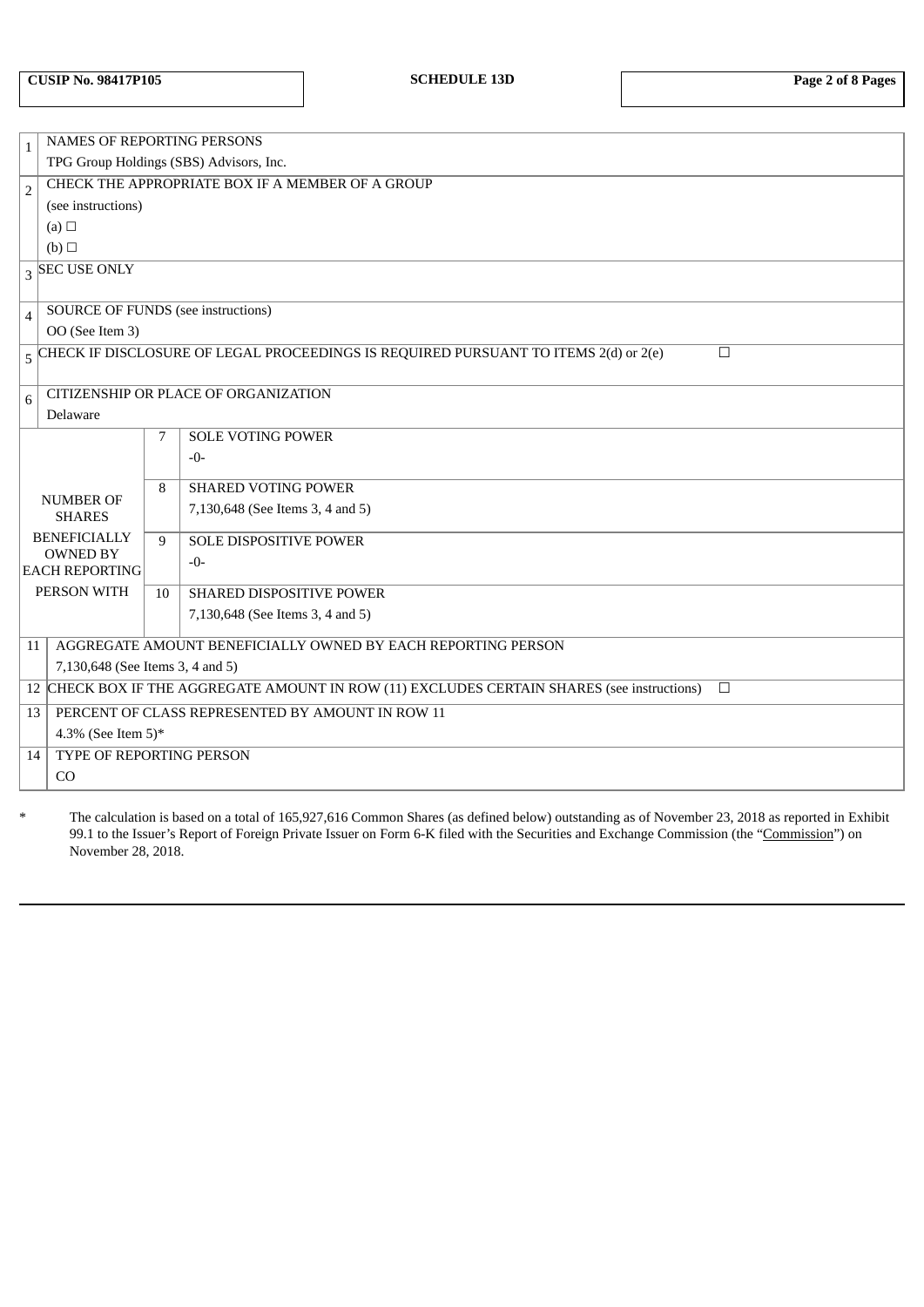| <b>CUSIP No. 98417P105</b> |  |
|----------------------------|--|
|----------------------------|--|

| $\mathbf 1$                       | NAMES OF REPORTING PERSONS                                                                      |    |                                                              |
|-----------------------------------|-------------------------------------------------------------------------------------------------|----|--------------------------------------------------------------|
|                                   | David Bonderman                                                                                 |    |                                                              |
| $\overline{2}$                    | CHECK THE APPROPRIATE BOX IF A MEMBER OF A GROUP<br>(see instructions)                          |    |                                                              |
|                                   | (a) $\Box$                                                                                      |    |                                                              |
|                                   | (b)                                                                                             |    |                                                              |
|                                   | 3 SEC USE ONLY                                                                                  |    |                                                              |
| $\overline{4}$                    | SOURCE OF FUNDS (see instructions)                                                              |    |                                                              |
|                                   | OO (See Item 3)                                                                                 |    |                                                              |
|                                   | 5 CHECK IF DISCLOSURE OF LEGAL PROCEEDINGS IS REQUIRED PURSUANT TO ITEMS 2(d) or 2(e)<br>$\Box$ |    |                                                              |
| 6                                 | CITIZENSHIP OR PLACE OF ORGANIZATION                                                            |    |                                                              |
|                                   | <b>United States of America</b>                                                                 |    |                                                              |
|                                   |                                                                                                 | 7  | <b>SOLE VOTING POWER</b>                                     |
| <b>NUMBER OF</b><br><b>SHARES</b> |                                                                                                 |    | $-0-$                                                        |
|                                   |                                                                                                 | 8  | <b>SHARED VOTING POWER</b>                                   |
|                                   |                                                                                                 |    | 7,130,648 (See Items 3, 4 and 5)                             |
|                                   | <b>BENEFICIALLY</b><br><b>OWNED BY</b>                                                          | 9  | SOLE DISPOSITIVE POWER                                       |
| <b>EACH REPORTING</b>             |                                                                                                 |    | $-0-$                                                        |
|                                   | PERSON WITH                                                                                     | 10 | <b>SHARED DISPOSITIVE POWER</b>                              |
|                                   |                                                                                                 |    | 7,130,648 (See Items 3, 4 and 5)                             |
| 11                                |                                                                                                 |    | AGGREGATE AMOUNT BENEFICIALLY OWNED BY EACH REPORTING PERSON |
|                                   | 7,130,648 (See Items 3, 4 and 5)                                                                |    |                                                              |
|                                   |                                                                                                 |    | $\Box$                                                       |
|                                   | 12 CHECK BOX IF THE AGGREGATE AMOUNT IN ROW (11) EXCLUDES CERTAIN SHARES (see instructions)     |    |                                                              |
| 13                                | PERCENT OF CLASS REPRESENTED BY AMOUNT IN ROW 11                                                |    |                                                              |
|                                   | 4.3% (See Item 5)*                                                                              |    |                                                              |
| 14                                | TYPE OF REPORTING PERSON                                                                        |    |                                                              |
|                                   | IN                                                                                              |    |                                                              |
|                                   |                                                                                                 |    |                                                              |

\* The calculation is based on a total of 165,927,616 Common Shares outstanding as of November 23, 2018 as reported in Exhibit 99.1 to the Issuer's Report of Foreign Private Issuer on Form 6-K filed with the Commission on November 28, 2018.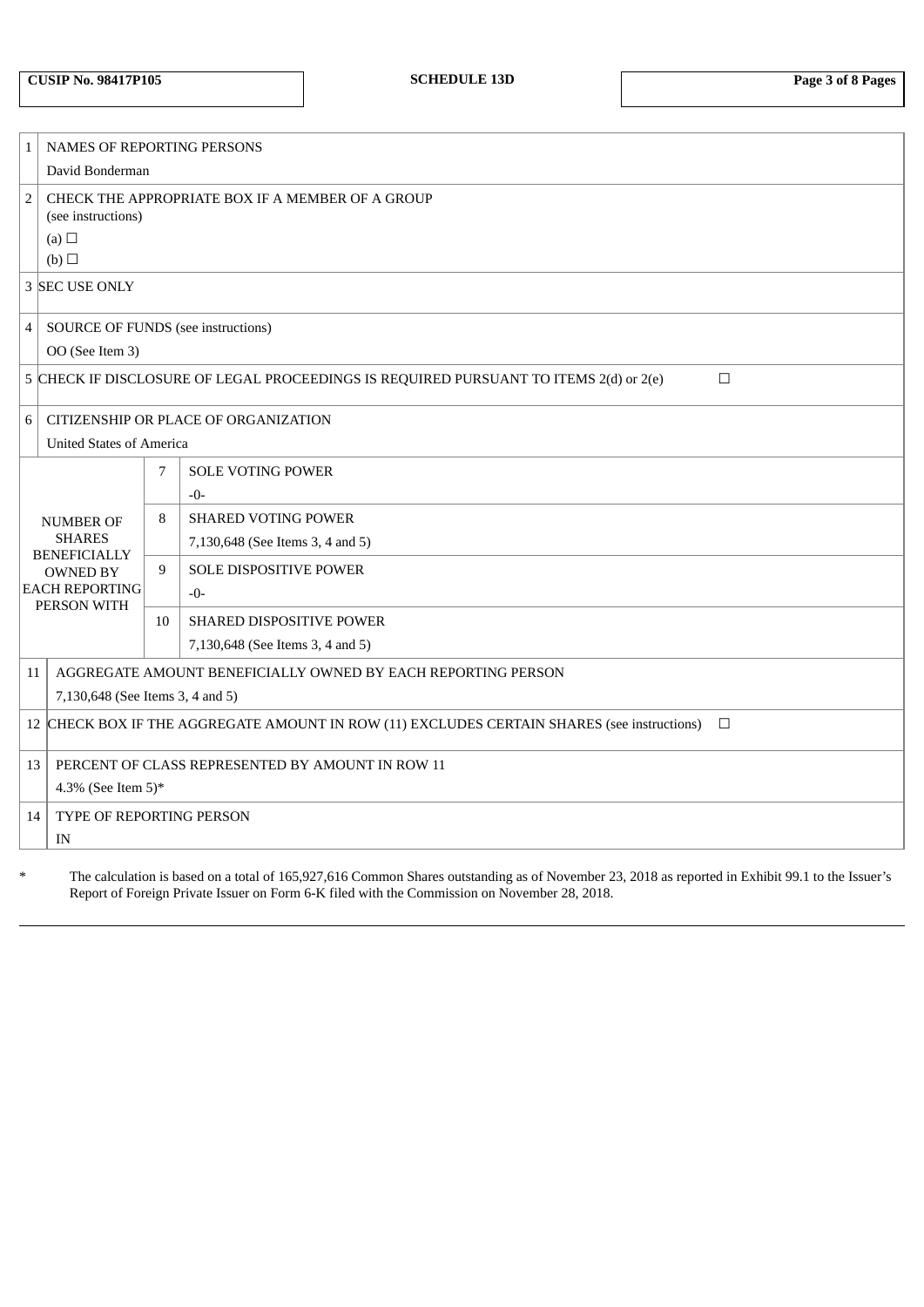| <b>CUSIP No. 98417P105</b> |  |  |  |
|----------------------------|--|--|--|
|----------------------------|--|--|--|

| $\mathbf 1$      | NAMES OF REPORTING PERSONS                                                                            |    |                                                              |  |
|------------------|-------------------------------------------------------------------------------------------------------|----|--------------------------------------------------------------|--|
|                  | James G. Coulter                                                                                      |    |                                                              |  |
| $\overline{2}$   | CHECK THE APPROPRIATE BOX IF A MEMBER OF A GROUP<br>(see instructions)                                |    |                                                              |  |
|                  | (a) $\Box$                                                                                            |    |                                                              |  |
|                  | (b)                                                                                                   |    |                                                              |  |
|                  | 3 SEC USE ONLY                                                                                        |    |                                                              |  |
| $\overline{4}$   | SOURCE OF FUNDS (see instructions)                                                                    |    |                                                              |  |
|                  | OO (See Item 3)                                                                                       |    |                                                              |  |
| 5                | CHECK IF DISCLOSURE OF LEGAL PROCEEDINGS IS REQUIRED PURSUANT TO ITEMS 2(d) or 2(e)<br>$\Box$         |    |                                                              |  |
| 6                | CITIZENSHIP OR PLACE OF ORGANIZATION                                                                  |    |                                                              |  |
|                  | <b>United States of America</b>                                                                       |    |                                                              |  |
|                  | 7<br><b>SOLE VOTING POWER</b>                                                                         |    |                                                              |  |
|                  |                                                                                                       |    | $-0-$                                                        |  |
| <b>NUMBER OF</b> |                                                                                                       | 8  | <b>SHARED VOTING POWER</b>                                   |  |
|                  | <b>SHARES</b>                                                                                         |    | 7,130,648 (See Items 3, 4 and 5)                             |  |
|                  | <b>BENEFICIALLY</b><br><b>OWNED BY</b>                                                                |    | <b>SOLE DISPOSITIVE POWER</b>                                |  |
|                  | <b>EACH REPORTING</b>                                                                                 | 9  | $-0-$                                                        |  |
|                  | PERSON WITH                                                                                           | 10 | SHARED DISPOSITIVE POWER                                     |  |
|                  |                                                                                                       |    | 7,130,648 (See Items 3, 4 and 5)                             |  |
| 11               |                                                                                                       |    | AGGREGATE AMOUNT BENEFICIALLY OWNED BY EACH REPORTING PERSON |  |
|                  | 7,130,648 (See Items 3, 4 and 5)                                                                      |    |                                                              |  |
|                  |                                                                                                       |    |                                                              |  |
|                  | 12 CHECK BOX IF THE AGGREGATE AMOUNT IN ROW (11) EXCLUDES CERTAIN SHARES (see instructions)<br>$\Box$ |    |                                                              |  |
| 13               | PERCENT OF CLASS REPRESENTED BY AMOUNT IN ROW 11                                                      |    |                                                              |  |
|                  | 4.3% (See Item 5)*                                                                                    |    |                                                              |  |
| 14               | TYPE OF REPORTING PERSON                                                                              |    |                                                              |  |
|                  | IN                                                                                                    |    |                                                              |  |

\* The calculation is based on a total of 165,927,616 Common Shares outstanding as of November 23, 2018 as reported in Exhibit 99.1 to the Issuer's Report of Foreign Private Issuer on Form 6-K filed with the Commission on November 28, 2018.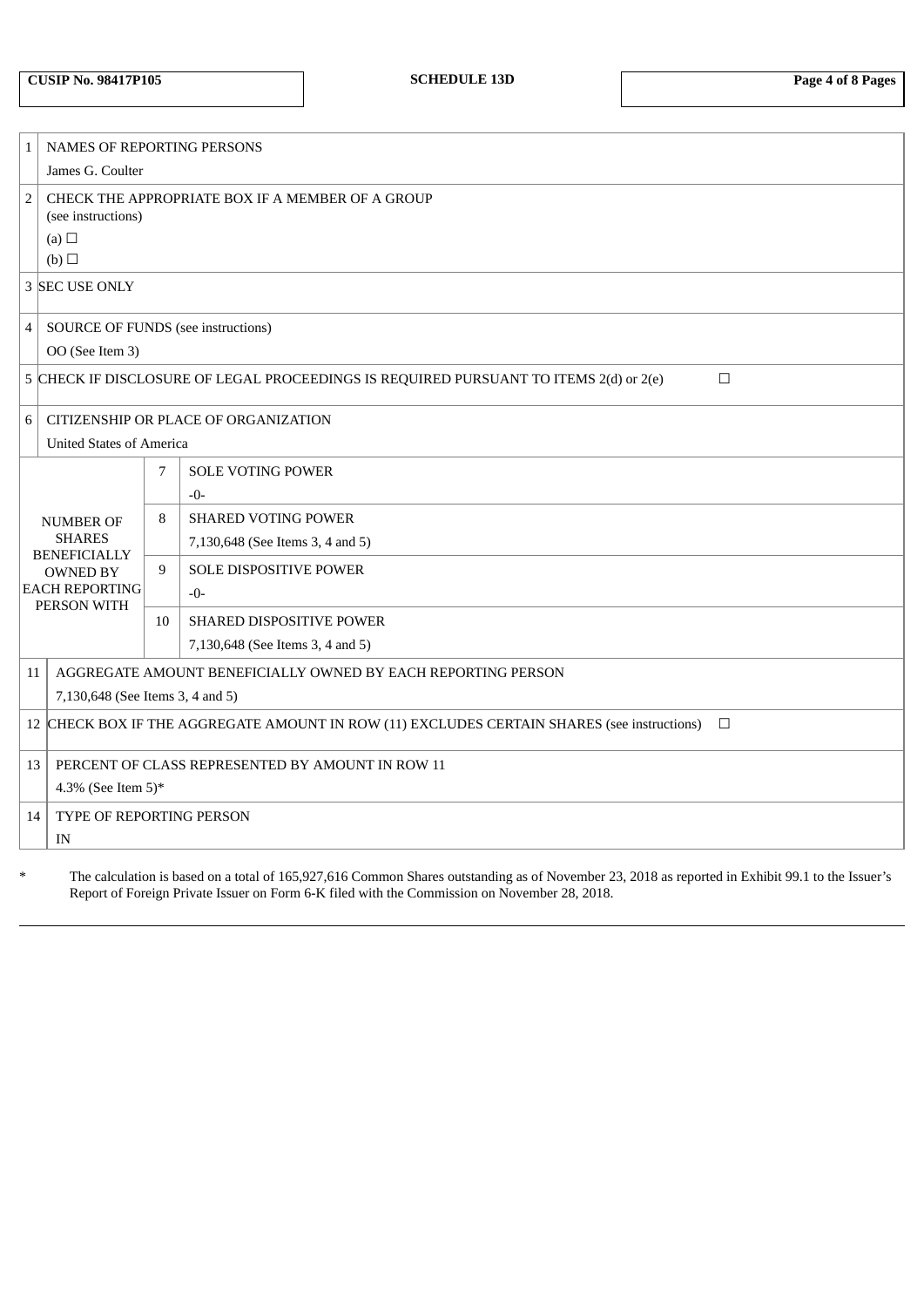This Amendment No. 5 (the "Amendment") amends and supplements the Schedule 13D filed by the Reporting Persons on September 30, 2013, as amended and supplemented by Amendment No. 1 filed on November 10, 2014, Amendment No. 2 filed on November 24, 2014, Amendment No. 3 filed on March 9, 2018 and Amendment No. 4 filed on June 7, 2018 (as so amended, the "Original Schedule 13D" and, as amended and supplemented by this Amendment, the "Schedule 13D") with respect to the Common Shares. Capitalized terms used in this Amendment and not otherwise defined shall have the same meanings ascribed to them in the Original Schedule 13D.

## **Item 2. Identity and Background**

This Amendment amends and restates the second paragraph of Item 2 of the Original Schedule 13D in its entirety as set forth below:

"Group Advisors is the sole member of TPG Group Holdings (SBS) Advisors, LLC, a Delaware limited liability company, which is the general partner of TPG Group Holdings (SBS), L.P., a Delaware limited partnership, which is the sole member of TPG Holdings I-A, LLC, a Delaware limited liability company, which is the general partner of TPG Holdings I, L.P., a Delaware limited partnership, which is the sole shareholder of TPG Asia GenPar VI Advisors, Inc., a Cayman Islands exempted company, which is the general partner of TPG Asia GenPar VI, L.P., a Cayman Islands limited partnership, which is the general partner of TPG Asia VI SF AIV, L.P., a Prince Edward Island limited partnership, which is the sole shareholder of TPG Asia VI SF Pte., Ltd., a company formed under the laws of Singapore ("TPG Asia VI SF"), which directly holds 7,130,648 Common Shares (the "TPG Shares"). Because of Group Advisors' relationship to TPG Asia VI SF, Group Advisors may be deemed to beneficially own the TPG Shares."

## **Item 4. Purpose of Transaction**

This Amendment supplements Item 4 of the Original Schedule 13D by inserting the following after the second paragraph under the heading "**2018 ADS Sales**":

#### "**2019 ADS Sales**

On January 10, 2019, TPG Asia VI SF sold an aggregate of 800 Common Shares (in the form of ADSs) in open market sales at a weighted average price per ADS of \$4.55. On January 14, 2019, TPG Asia VI SF sold an aggregate of 63,050 Common Shares (in the form of ADSs) in open market sales at a weighted average price per ADS of \$4.557169. On January 15, 2019, TPG Asia VI SF sold an aggregate of 24,200 Common Shares (in the form of ADSs) in open market sales at a weighted average price per ADS of \$4.609121. On January 16, 2019, TPG Asia VI SF sold an aggregate of 60,600 Common Shares (in the form of ADSs) in open market sales at a weighted average price per ADS of \$4.693127. On January 17, 2019, TPG Asia VI SF sold an aggregate of 46,200 Common Shares (in the form of ADSs) in open market sales at a weighted average price per ADS of \$4.730035. On January 18, 2019, TPG Asia VI SF sold an aggregate of 57,806 Common Shares (in the form of ADSs) in open market sales at a weighted average price per ADS of \$4.747767. On January 22, 2019, TPG Asia VI SF sold an aggregate of 26,148 Common Shares (in the form of ADSs) in open market sales at a weighted average price per ADS of \$4.610812. On January 23, 2019, TPG Asia VI SF sold an aggregate of 29,800 Common Shares (in the form of ADSs) in open market sales at a weighted average price per ADS of \$4.578590. On January 24, 2019, TPG Asia VI SF sold an aggregate of 31,502 Common Shares (in the form of ADSs) in open market sales at a weighted average price per ADS of \$4.682298. On January 25, 2019, TPG Asia VI SF sold an aggregate of 55,200 Common Shares (in the form of ADSs) in open market sales at a weighted average price per ADS of \$4.741314. On January 28, 2019, TPG Asia VI SF sold an aggregate of 36,000 Common Shares (in the form of ADSs) in open market sales at a weighted average price per ADS of \$4.686821. On January 29, 2019, TPG Asia VI SF sold an aggregate of 44,200 Common Shares (in the form of ADSs) in open market sales at a weighted average price per ADS of \$4.700476. On January 30, 2019, TPG Asia VI SF sold an aggregate of 33,000 Common Shares (in the form of ADSs) in open market sales at a weighted average price per ADS of \$4.751273. On January 31, 2019, TPG Asia VI SF sold an aggregate of 32,024 Common Shares (in the form of ADSs) in open market sales at a weighted average price per ADS of \$4.769197. On February 1, 2019, TPG Asia VI SF sold an aggregate of 53,000 Common Shares (in the form of ADSs) in open market sales at a weighted average price per ADS of \$4.806224. On February 4, 2019, TPG Asia VI SF sold an aggregate of 30,200 Common Shares (in the form of ADSs) in open

Page 5 of 8 Pages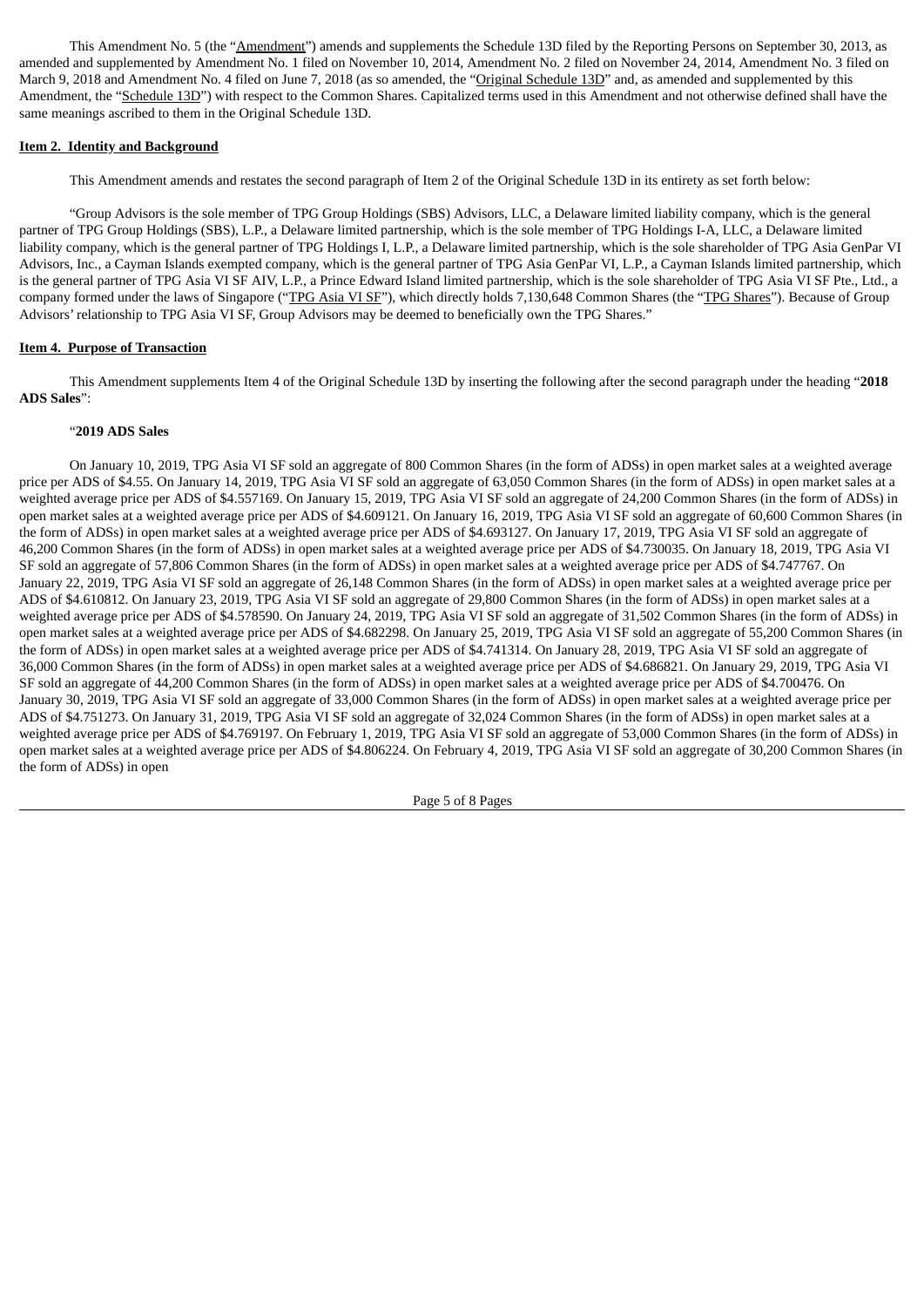market sales at a weighted average price per ADS of \$4.845370. On February 5, 2019, TPG Asia VI SF sold an aggregate of 39,894 Common Shares (in the form of ADSs) in open market sales at a weighted average price per ADS of \$4.882042. On February 6, 2019, TPG Asia VI SF sold an aggregate of 48,600 Common Shares (in the form of ADSs) in open market sales at a weighted average price per ADS of \$4.894794. On February 7, 2019, TPG Asia VI SF sold an aggregate of 37,200 Common Shares (in the form of ADSs) in open market sales at a weighted average price per ADS of \$4.819545. On February 8, 2019, TPG Asia VI SF sold an aggregate of 37,200 Common Shares (in the form of ADSs) in open market sales at a weighted average price per ADS of \$4.826709. On February 11, 2019, TPG Asia VI SF sold an aggregate of 35,400 Common Shares (in the form of ADSs) in open market sales at a weighted average price per ADS of \$4.915897. On February 12, 2019, TPG Asia VI SF sold an aggregate of 47,600 Common Shares (in the form of ADSs) in open market sales at a weighted average price per ADS of \$4.944904. On February 13, 2019, TPG Asia VI SF sold an aggregate of 42,800 Common Shares (in the form of ADSs) in open market sales at a weighted average price per ADS of \$4.916536. On February 14, 2019, TPG Asia VI SF sold an aggregate of 77,000 Common Shares (in the form of ADSs) in open market sales at a weighted average price per ADS of \$4.884494. On February 15, 2019, TPG Asia VI SF sold an aggregate of 337,748 Common Shares (in the form of ADSs) in open market sales at a weighted average price per ADS of \$4.874778. Upon the request of the Commission, the Reporting Persons will provide the Commission full information regarding the number of Common Shares sold at each separate price."

## **Item 5. Interest in Securities of the Issuer**

This Amendment amends and restates the second and third paragraphs of Item 5 of the Original Schedule 13D in their entirety as set forth below:

"(a)–(b) The following disclosure is based on a total of 165,927,616 Common Shares outstanding as of November 23, 2018 as reported in Exhibit 99.1 to the Issuer's Report of Foreign Private Issuer on Form 6-K filed with the Commission on November 28, 2018.

Pursuant to Rule 13d-3 under the Exchange Act, the Reporting Persons may be deemed to beneficially own 7,130,648 Common Shares, which constitutes approximately 4.3% of the outstanding Common Shares.."

This Amendment amends and restates the sixth paragraph of Item 5 of the Original Schedule 13D in its entirety as set forth below:

"(e) As a result of the 2019 ADS Sales reported herein, the Reporting Persons ceased to be the beneficial owner of more than five percent of the Common Shares."

Page 6 of 8 Pages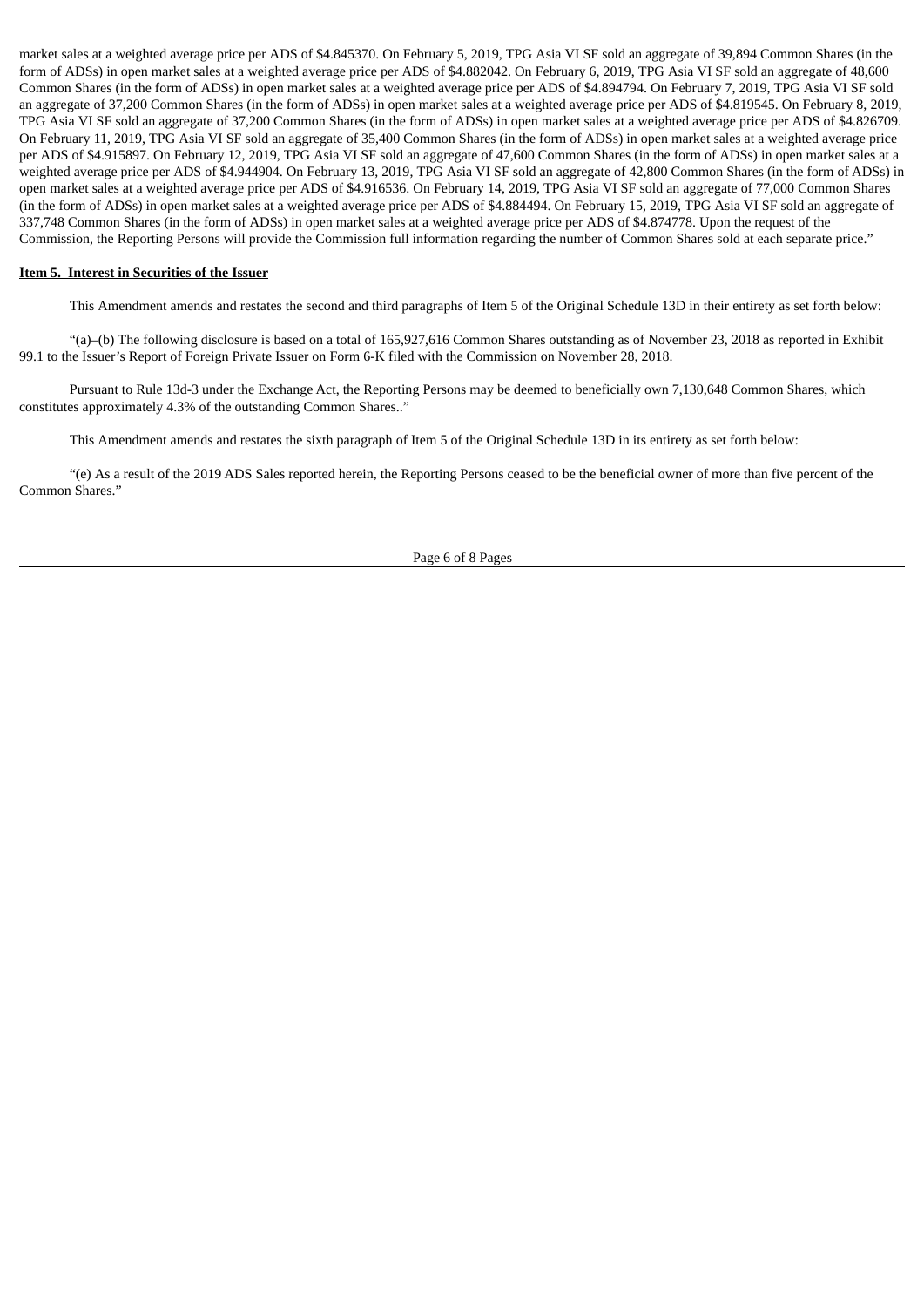#### **SIGNATURE**

After reasonable inquiry and to the best of my knowledge and belief, I certify that the information set forth in this statement is true, complete and correct.

Dated: February 20, 2019

TPG Group Holdings (SBS) Advisors, Inc.

By: /s/ Michael LaGatta Name: Michael LaGatta Title: Vice President

David Bonderman

By: /s/ Bradford Berenson Name: Bradford Berenson on behalf of David Bonderman (1)

James G. Coulter

By: /s/ Bradford Berenson Name: Bradford Berenson on behalf of James G. Coulter (2)

- (1) Bradford Berenson is signing on behalf of Mr. Bonderman pursuant to an authorization and designation letter dated March 13, 2018, which was previously filed with the Commission as an exhibit to a Schedule 13G filed by Mr. Bonderman on April 2, 2018 (SEC File No. 005-90172).
- (2) Bradford Berenson is signing on behalf of Mr. Coulter pursuant to an authorization and designation letter dated March 13, 2018, which was previously filed with the Commission as an exhibit to a Schedule 13G filed by Mr. Coulter on April 2, 2018 (SEC File No. 005-90172).

Page 7 of 8 Pages